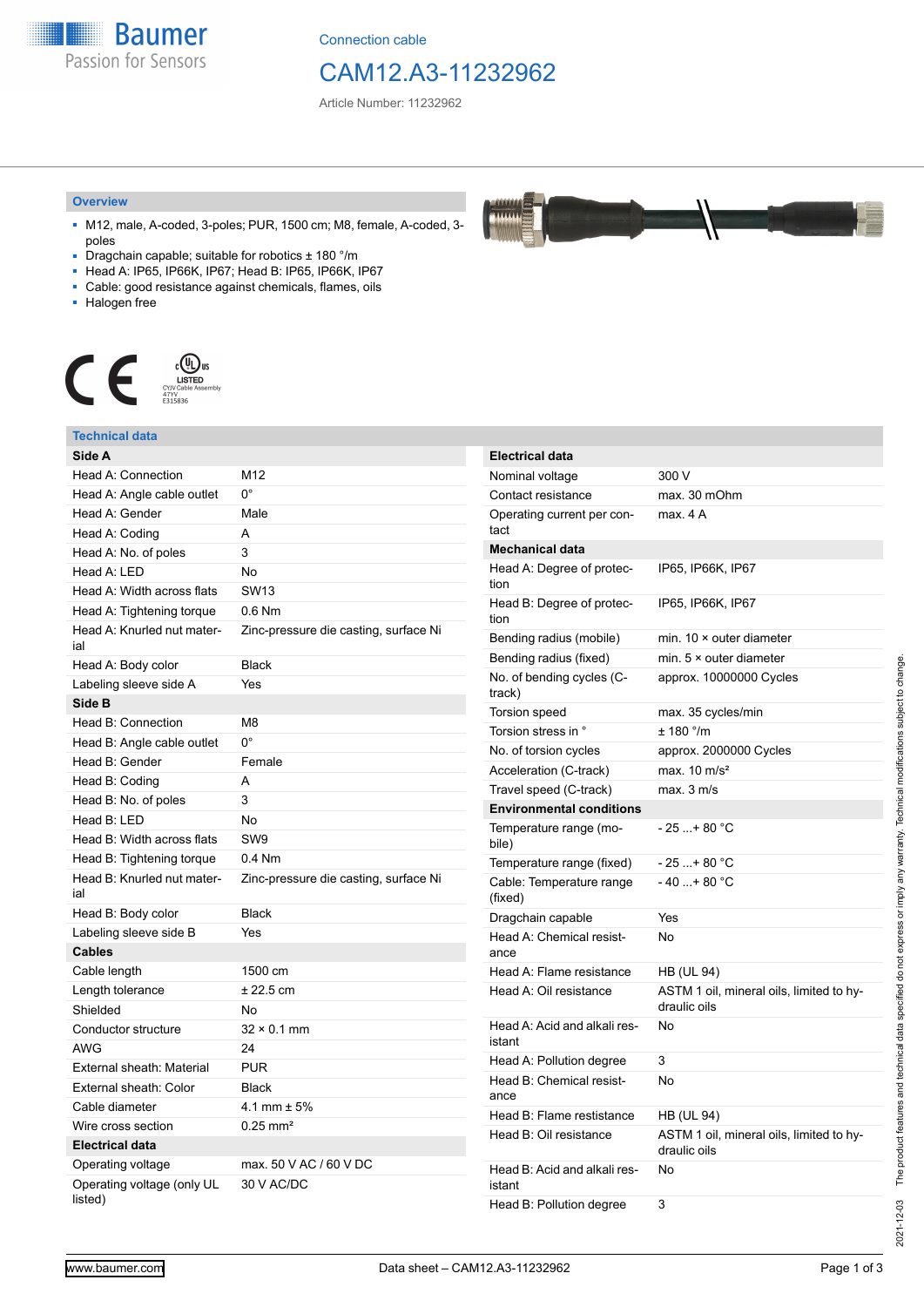

Connection cable

### CAM12.A3-11232962

Article Number: 11232962

#### **Technical data**

**Technical drawing**

**Side A**

#### **Environmental conditions**

Cable: Chemical resistance Good (DIN EN 60811-404)

Cable: Flame resistance Conform UL 1581 §1090 (H); CSA FT2; IEC 60332-2-2

#### **Environmental conditions**

Cable: Silicone-free Yes

Cable: Oil resistance Good (DIN EN 60811-404)

### **Side B**

#### **Technical drawing**





#### **Coding Coding**